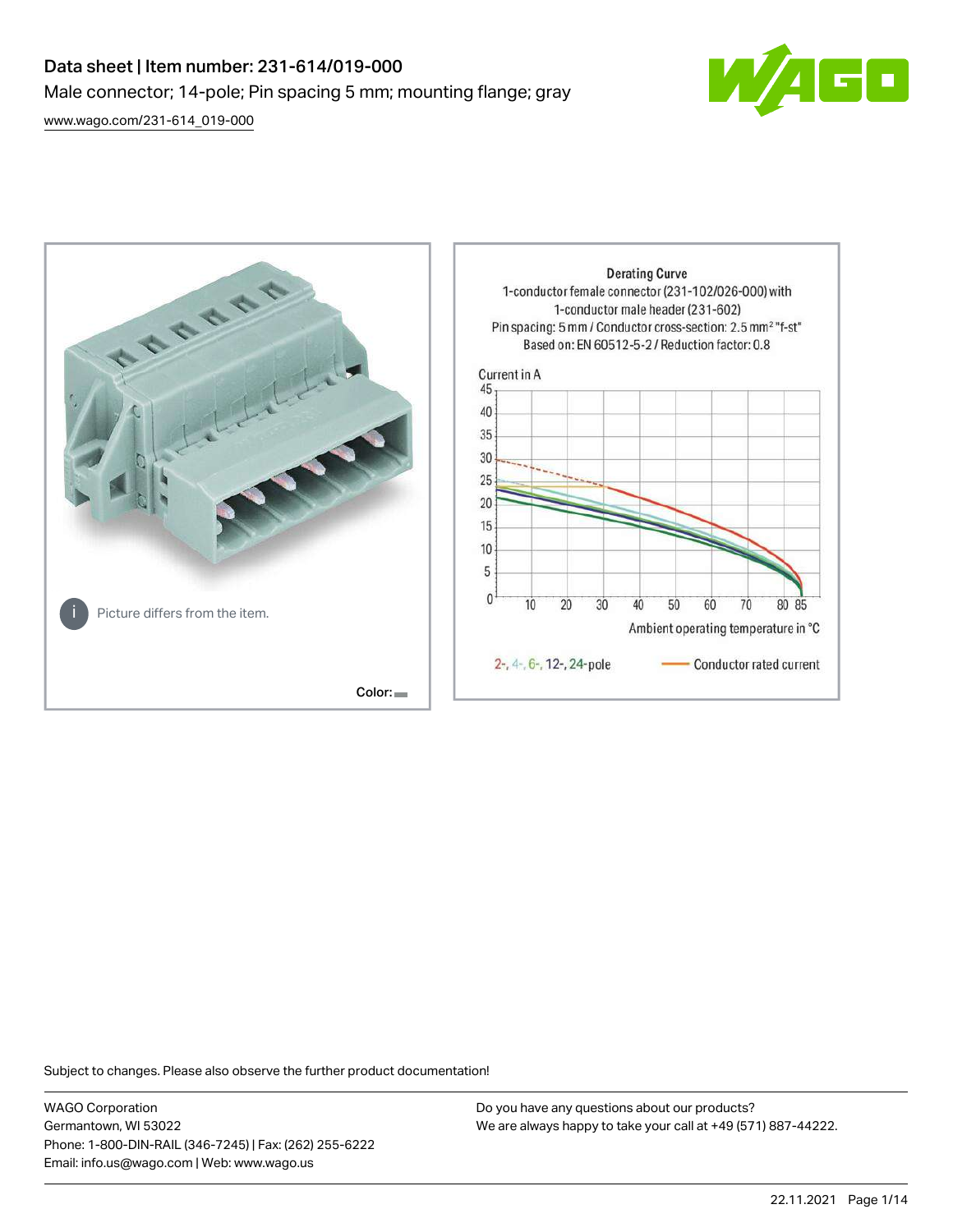



```
L = (pole no. -1) x pin spacing +8.2 mm
```
 $L_3 = L - 0.2$  mm

```
L_4 = L3 + 5.8 mm
```

```
L_{\rm g} = L3 + 11.8 mm
```
#### Item description

- $\blacksquare$ Universal connection for all conductor types
- Easy cable pre-assembly and on-unit wiring via vertical and horizontal CAGE CLAMP<sup>®</sup> actuation  $\blacksquare$

Subject to changes. Please also observe the further product documentation! For wire-to-wire and board-to-wire connections

WAGO Corporation Germantown, WI 53022 Phone: 1-800-DIN-RAIL (346-7245) | Fax: (262) 255-6222 Email: info.us@wago.com | Web: www.wago.us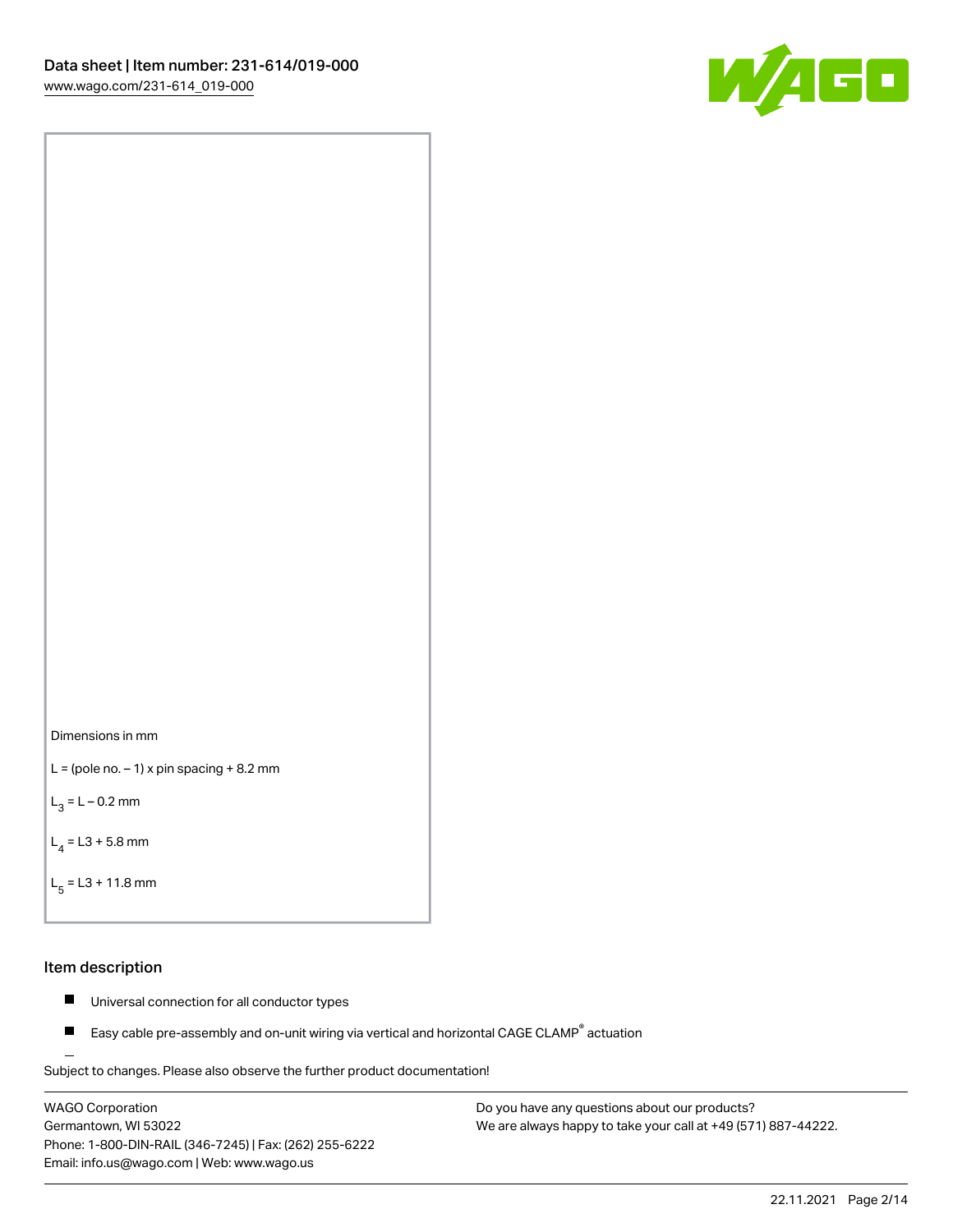

- For wire-to-wire and board-to-wire connections
- $\blacksquare$ Versions available with snap-in mounting feet or flanges for panel or through-panel mounting
- $\blacksquare$ With coding fingers

# Data

# Notes

| Safety information 1 | The MCS-MULTI CONNECTION SYSTEM includes connectors<br>without breaking capacity in accordance with DIN EN 61984. When<br>used as intended, these connectors must not be connected<br>/disconnected when live or under load. The circuit design should<br>ensure header pins, which can be touched, are not live when<br>unmated. |
|----------------------|-----------------------------------------------------------------------------------------------------------------------------------------------------------------------------------------------------------------------------------------------------------------------------------------------------------------------------------|
| Variants:            | Other pole numbers<br>Gold-plated or partially gold-plated contact surfaces<br>Other versions (or variants) can be requested from WAGO Sales or<br>configured at https://configurator.wago.com/                                                                                                                                   |

# Electrical data

# IEC Approvals

| Ratings per                 | IEC/EN 60664-1                                                        |
|-----------------------------|-----------------------------------------------------------------------|
| Rated voltage (III / 3)     | 320 V                                                                 |
| Rated surge voltage (III/3) | 4 <sub>k</sub> V                                                      |
| Rated voltage (III/2)       | 320 V                                                                 |
| Rated surge voltage (III/2) | 4 <sub>k</sub> V                                                      |
| Nominal voltage (II/2)      | 630 V                                                                 |
| Rated surge voltage (II/2)  | 4 <sub>k</sub> V                                                      |
| Rated current               | 12A                                                                   |
| Legend (ratings)            | $(III / 2)$ $\triangle$ Overvoltage category III / Pollution degree 2 |

# UL Approvals

| Approvals per                  | UL 1059 |
|--------------------------------|---------|
| Rated voltage UL (Use Group B) | 300 V   |
| Rated current UL (Use Group B) | 15 A    |
| Rated voltage UL (Use Group D) | 300 V   |
| Rated current UL (Use Group D) | 10 A    |

Subject to changes. Please also observe the further product documentation!

| <b>WAGO Corporation</b>                                | Do you have any questions about our products?                 |
|--------------------------------------------------------|---------------------------------------------------------------|
| Germantown, WI 53022                                   | We are always happy to take your call at +49 (571) 887-44222. |
| Phone: 1-800-DIN-RAIL (346-7245)   Fax: (262) 255-6222 |                                                               |
| Email: info.us@wago.com   Web: www.wago.us             |                                                               |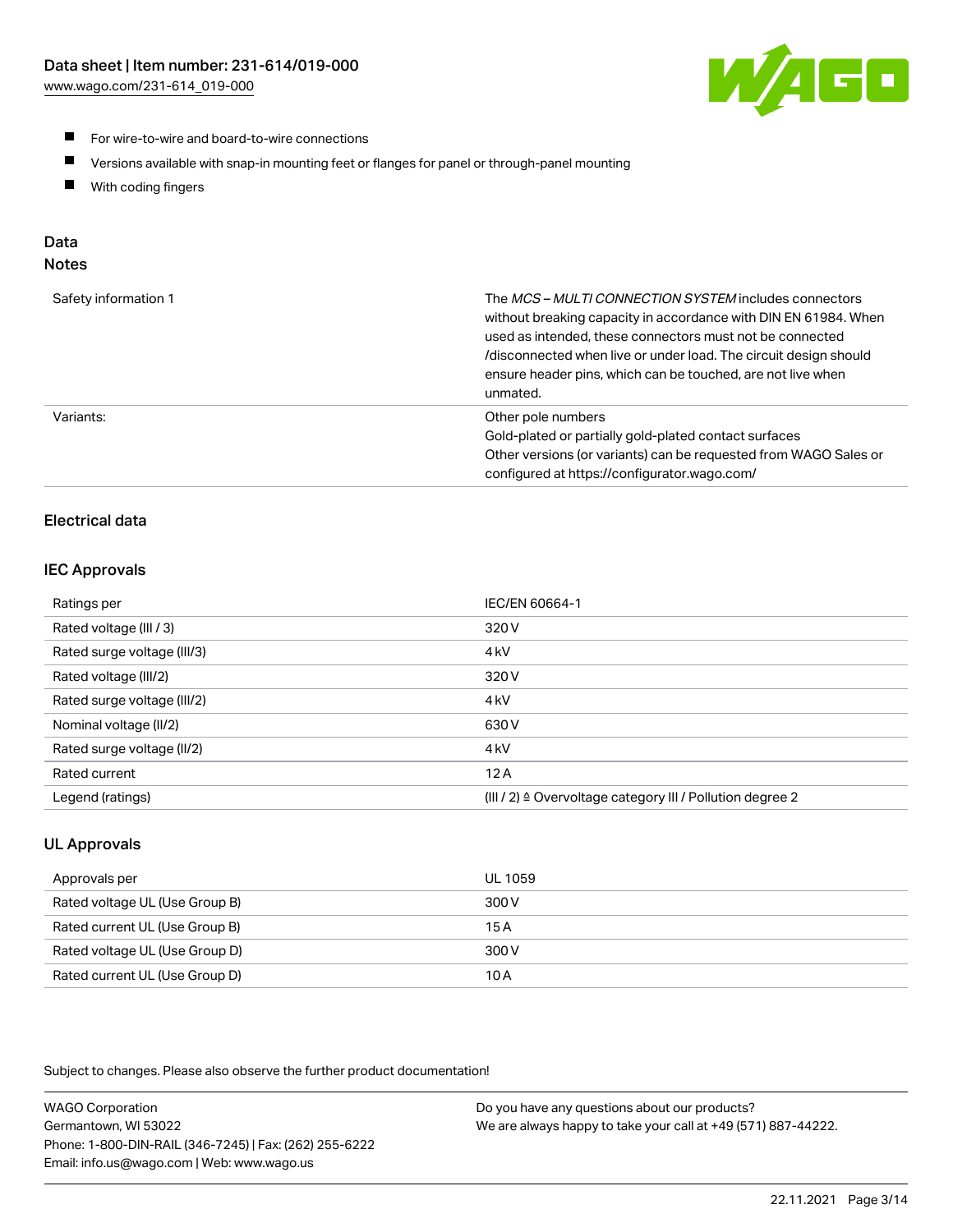

### Ratings per UL

| Rated voltage UL 1977 | 600 V |
|-----------------------|-------|
| Rated current UL 1977 | 1 E   |

### CSA Approvals

| Approvals per                   | CSA   |
|---------------------------------|-------|
| Rated voltage CSA (Use Group B) | 300 V |
| Rated current CSA (Use Group B) | 15 A  |
| Rated voltage CSA (Use Group D) | 300 V |
| Rated current CSA (Use Group D) | 10 A  |

### Connection data

| Total number of connection points | $\overline{4}$ |
|-----------------------------------|----------------|
| Total number of potentials        | 14             |
| Number of connection types        |                |
| Number of levels                  |                |

#### Connection 1

| Connection technology                             | CAGE CLAMP <sup>®</sup>                 |
|---------------------------------------------------|-----------------------------------------|
| Actuation type                                    | Operating tool                          |
| Solid conductor                                   | $0.08$ 2.5 mm <sup>2</sup> / 28  12 AWG |
| Fine-stranded conductor                           | $0.082.5$ mm <sup>2</sup> / 28  12 AWG  |
| Fine-stranded conductor; with insulated ferrule   | $0.251.5$ mm <sup>2</sup>               |
| Fine-stranded conductor; with uninsulated ferrule | $0.252.5$ mm <sup>2</sup>               |
| Strip length                                      | 89 mm / 0.31  0.35 inch                 |
| Number of poles                                   | 14                                      |
| Conductor entry direction to mating direction     | 0°                                      |

# Physical data

| Pin spacing | 5 mm / 0.197 inch    |
|-------------|----------------------|
| Width       | 84.8 mm / 3.339 inch |
| Height      | 14.3 mm / 0.563 inch |
| Depth       | 27.5 mm / 1.083 inch |

Subject to changes. Please also observe the further product documentation!

WAGO Corporation Germantown, WI 53022 Phone: 1-800-DIN-RAIL (346-7245) | Fax: (262) 255-6222 Email: info.us@wago.com | Web: www.wago.us Do you have any questions about our products? We are always happy to take your call at +49 (571) 887-44222.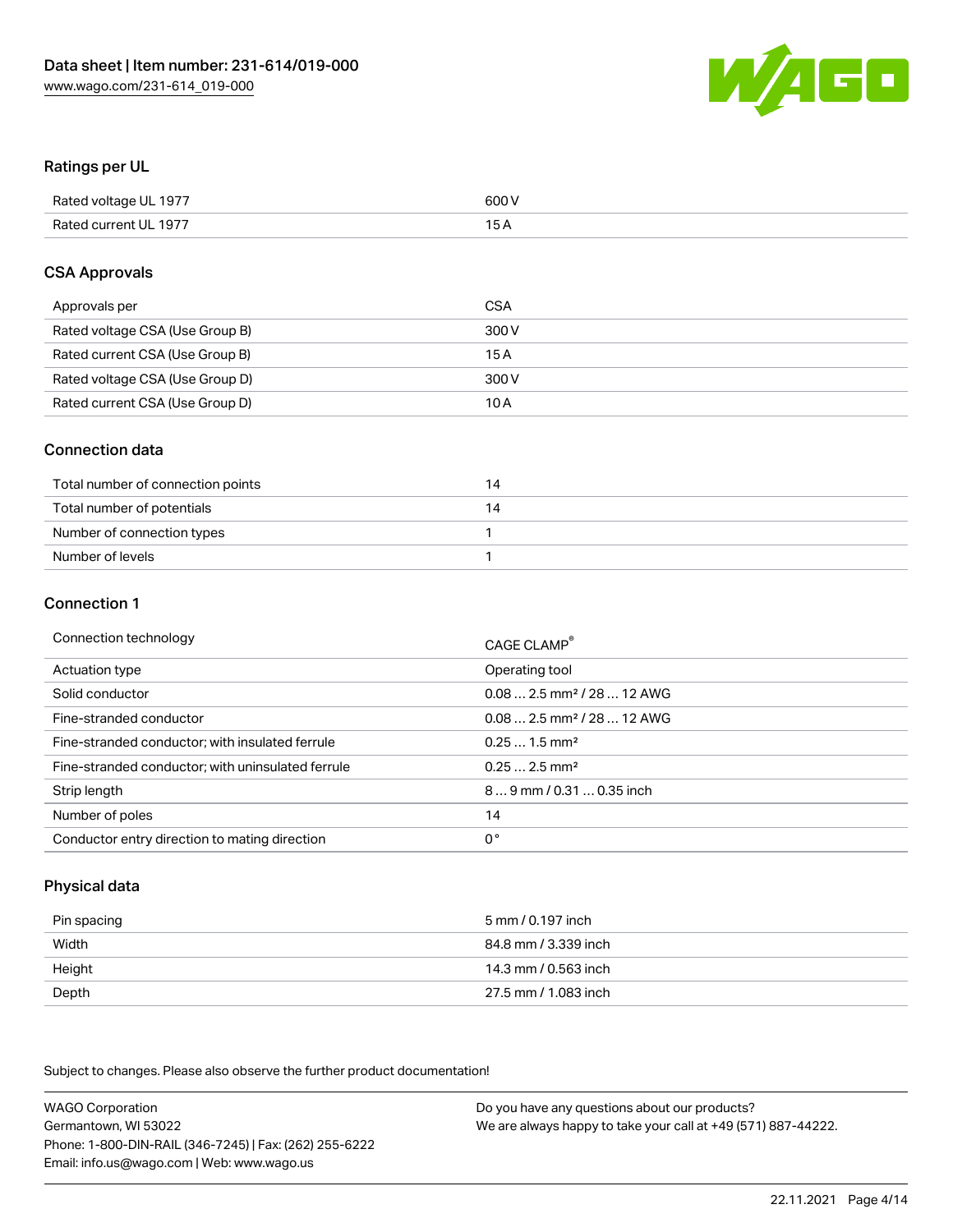

#### Mechanical data

| Mounting type | Mounting flange       |
|---------------|-----------------------|
| Mounting type | Feed-through mounting |
|               | Panel mounting        |

#### Plug-in connection

| Contact type (pluggable connector) | Male connector/plug |
|------------------------------------|---------------------|
| Connector (connection type)        | for conductor       |
| Mismating protection               | No                  |
| Locking of plug-in connection      | Without             |

# Material data

| Color                       | gray                                  |
|-----------------------------|---------------------------------------|
| Material group              |                                       |
| Insulation material         | Polyamide (PA66)                      |
| Flammability class per UL94 | V <sub>0</sub>                        |
| Clamping spring material    | Chrome nickel spring steel (CrNi)     |
| Contact material            | Electrolytic copper $(E_{\text{Cl}})$ |
| Contact plating             | tin-plated                            |
| Fire load                   | 0.394 MJ                              |
| Weight                      | 22.2g                                 |
|                             |                                       |

# Environmental requirements

| Limit temperature range | +100 °C<br>. - 60. |  |
|-------------------------|--------------------|--|
|-------------------------|--------------------|--|

# Commercial data

| Product Group         | 3 (Multi Conn. System) |
|-----------------------|------------------------|
| PU (SPU)              | 25 Stück               |
| Packaging type        | box                    |
| Country of origin     | DE                     |
| <b>GTIN</b>           | 4044918258616          |
| Customs tariff number | 8536694040             |

# Approvals / Certificates

#### Country specific Approvals

Subject to changes. Please also observe the further product documentation!

| <b>WAGO Corporation</b>                                | Do you have any questions about our products?                 |
|--------------------------------------------------------|---------------------------------------------------------------|
| Germantown, WI 53022                                   | We are always happy to take your call at +49 (571) 887-44222. |
| Phone: 1-800-DIN-RAIL (346-7245)   Fax: (262) 255-6222 |                                                               |
| Email: info.us@wago.com   Web: www.wago.us             |                                                               |
|                                                        |                                                               |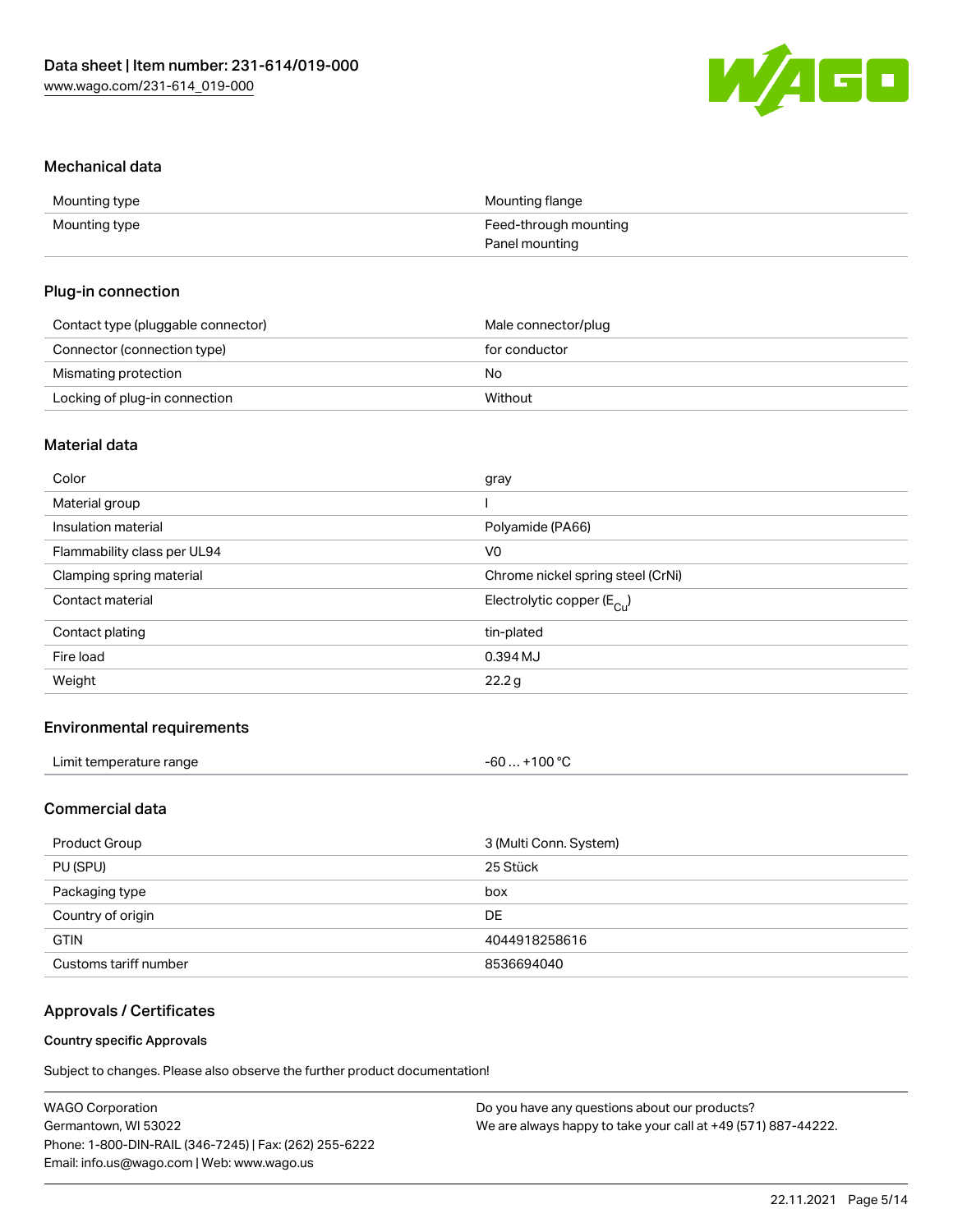

| Logo | Approval                               | <b>Additional Approval Text</b> | Certificate<br>name |
|------|----------------------------------------|---------------------------------|---------------------|
|      | CВ<br>DEKRA Certification B.V.         | IEC 61984                       | NL-39756            |
| Ð    | <b>CSA</b><br>DEKRA Certification B.V. | C <sub>22.2</sub>               | 1466354             |

#### Ship Approvals

|                          |                                        |                                 | Certificate |
|--------------------------|----------------------------------------|---------------------------------|-------------|
| Logo                     | Approval                               | <b>Additional Approval Text</b> | name        |
| ABS                      | <b>ABS</b>                             | -                               | $19 -$      |
|                          | American Bureau of Shipping            |                                 | HG1869876-  |
|                          |                                        |                                 | <b>PDA</b>  |
|                          | BV                                     | <b>IEC 60998</b>                | 11915/D0    |
|                          | Bureau Veritas S.A.                    |                                 | BV          |
| <b>BUNEAU</b><br>VERITAS |                                        |                                 |             |
|                          | <b>DNV GL</b>                          | -                               | TAE000016Z  |
|                          | Det Norske Veritas, Germanischer Lloyd |                                 |             |
|                          |                                        |                                 |             |

#### UL-Approvals

|      |                                |                          | Certificate |
|------|--------------------------------|--------------------------|-------------|
| Logo | Approval                       | Additional Approval Text | name        |
|      | UL                             | <b>UL 1977</b>           | E45171      |
| J    | Underwriters Laboratories Inc. |                          |             |

# Counterpart

|          | Item no.231-114/026-000<br>Female plug; 14-pole; 12 AWG max; pin spacing 5 mm; 1 conductor per pole; gray | www.wago.com/231-114/026-000 |
|----------|-----------------------------------------------------------------------------------------------------------|------------------------------|
| 感        | Item no.232-144<br>THT female header; straight; Pin spacing 5 mm; 14-pole; 0.6 x 1.0 mm solder pin; gray  | www.wago.com/232-144         |
| 1.100000 | Item no.232-244<br>THT female header; angled; Pin spacing 5 mm; 14-pole; 0.6 x 1.0 mm solder pin; gray    | www.wago.com/232-244         |

.<br>Subject to changes. Please also observe the further product documentation!

| <b>WAGO Corporation</b>                                | Do you have any questions about our products?                 |
|--------------------------------------------------------|---------------------------------------------------------------|
| Germantown, WI 53022                                   | We are always happy to take your call at +49 (571) 887-44222. |
| Phone: 1-800-DIN-RAIL (346-7245)   Fax: (262) 255-6222 |                                                               |
| Email: info.us@wago.com   Web: www.wago.us             |                                                               |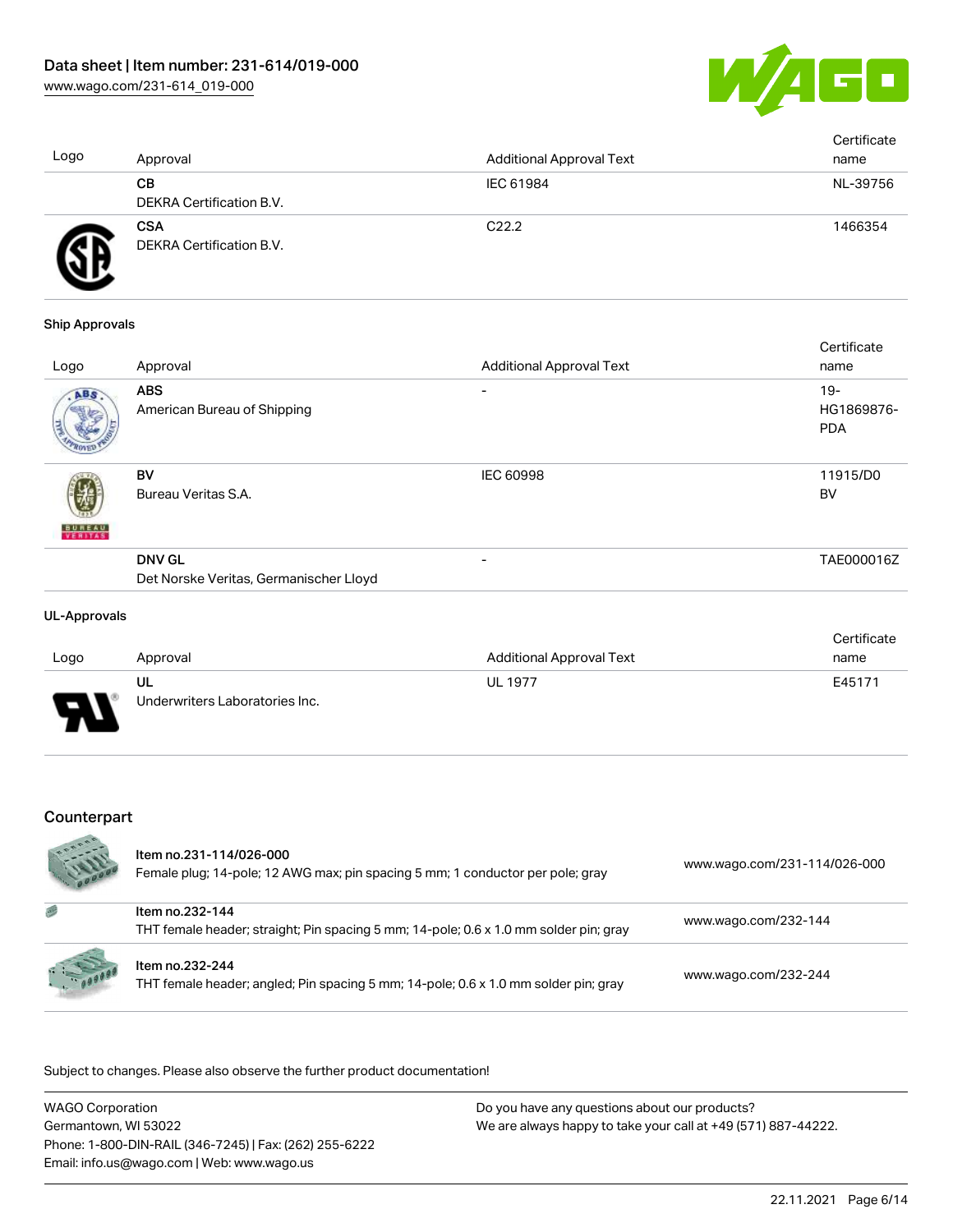

# Optional accessories

| Marking accessories |
|---------------------|
|---------------------|

| Marking strip        |                                                                                                                                                                                                 |                                  |
|----------------------|-------------------------------------------------------------------------------------------------------------------------------------------------------------------------------------------------|----------------------------------|
|                      | Item no.: 210-331/500-103<br>Marking strips; as a DIN A4 sheet; MARKED; 1-12 (300x); Height of marker strip: 2.3 mm/0.091 in; Strip<br>length 182 mm; Horizontal marking; Self-adhesive; white  | www.wago.com/210-331<br>/500-103 |
|                      | Item no.: 210-331/500-104<br>Marking strips; as a DIN A4 sheet; MARKED; 13-24 (300x); Height of marker strip: 2.3 mm/0.091 in; Strip<br>length 182 mm; Horizontal marking; Self-adhesive; white | www.wago.com/210-331<br>/500-104 |
|                      | Item no.: 210-332/500-202<br>Marking strips; as a DIN A4 sheet; MARKED; 1-16 (160x); Height of marker strip: 3 mm; Strip length 182<br>mm; Horizontal marking; Self-adhesive; white             | www.wago.com/210-332<br>/500-202 |
|                      | Item no.: 210-332/500-206<br>Marking strips; as a DIN A4 sheet; MARKED; 33-48 (160x); Height of marker strip: 3 mm; Strip length<br>182 mm; Horizontal marking; Self-adhesive; white            | www.wago.com/210-332<br>/500-206 |
|                      | Item no.: 210-332/500-205<br>Marking strips; as a DIN A4 sheet; MARKED; 1-32 (80x); Height of marker strip: 3 mm; Strip length 182<br>mm; Horizontal marking; Self-adhesive; white              | www.wago.com/210-332<br>/500-205 |
|                      | Item no.: 210-332/500-204<br>Marking strips; as a DIN A4 sheet; MARKED; 17-32 (160x); Height of marker strip: 3 mm; Strip length<br>182 mm; Horizontal marking; Self-adhesive; white            | www.wago.com/210-332<br>/500-204 |
| Mounting             |                                                                                                                                                                                                 |                                  |
| Mounting accessories |                                                                                                                                                                                                 |                                  |
|                      | Item no.: 209-147<br>Self-tapping screw                                                                                                                                                         | www.wago.com/209-147             |
|                      | Item no.: 231-194<br>Self-tapping screw; B 2.2x13, fixing hole 1.8 mm Ø                                                                                                                         | www.wago.com/231-194             |
|                      | Item no.: 231-195<br>Screw with nut; M2x12; for fixing element                                                                                                                                  | www.wago.com/231-195             |
|                      | Item no.: 231-295<br>Screw with nut                                                                                                                                                             | www.wago.com/231-295             |
| Tools                |                                                                                                                                                                                                 |                                  |
| Operating tool       |                                                                                                                                                                                                 |                                  |
|                      | Item no.: 209-130<br>Operating tool; suitable for 264, 280 and 281 Series; 1-way; of insulating material; white                                                                                 | www.wago.com/209-130             |
|                      | Item no.: 209-132<br>Operating tool; for connecting comb-style jumper bar; 2-way; of insulating material                                                                                        | www.wago.com/209-132             |
|                      | Item no.: 231-159                                                                                                                                                                               | www.wago.com/231-159             |

WAGO Corporation Germantown, WI 53022 Phone: 1-800-DIN-RAIL (346-7245) | Fax: (262) 255-6222 Email: info.us@wago.com | Web: www.wago.us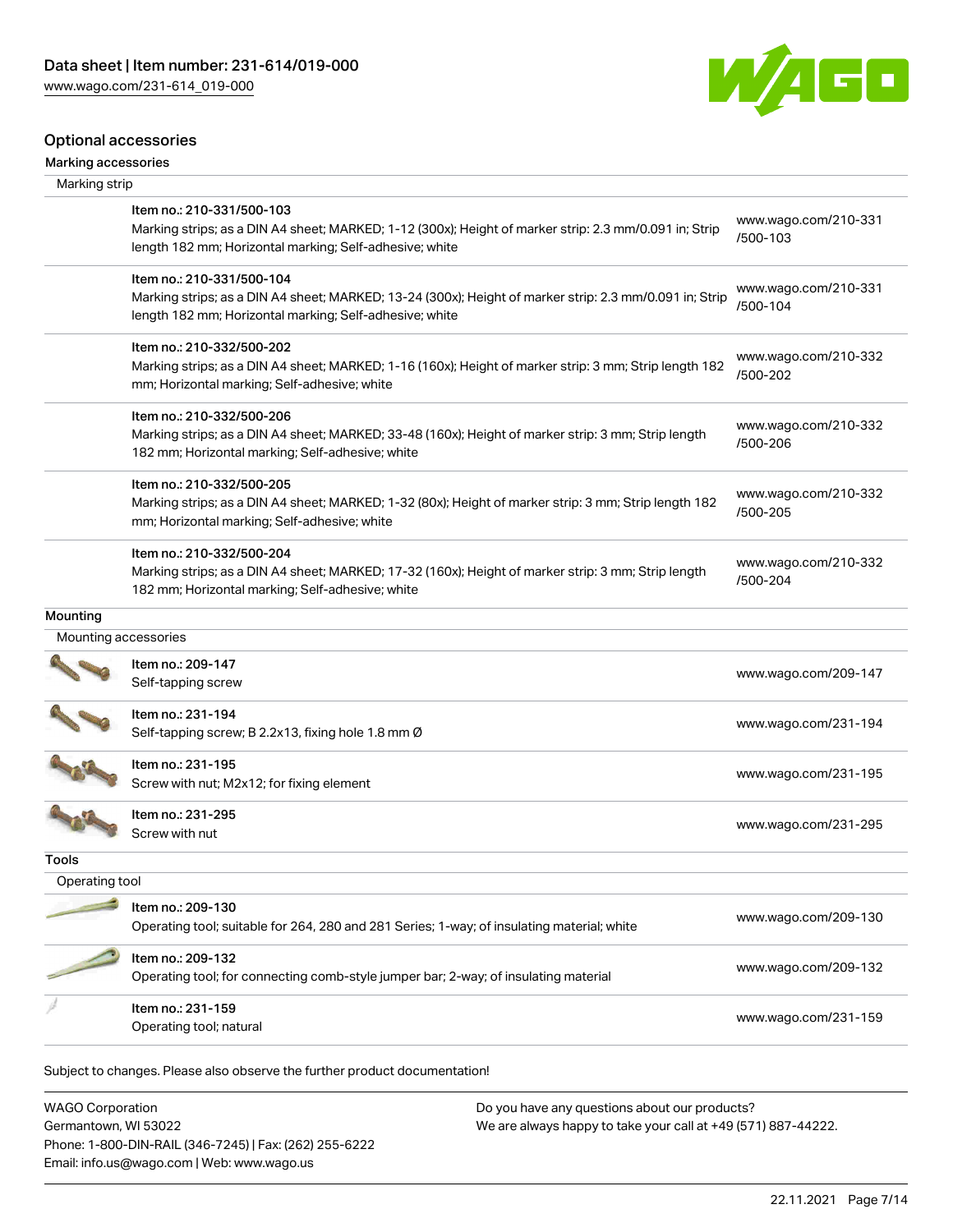

|                                                 | Item no.: 210-250<br>Operating tool; for MCS MINI & MIDI with CAGE CLAMP® connection; red                                                                                                            |                                                                                                                | www.wago.com/210-250 |
|-------------------------------------------------|------------------------------------------------------------------------------------------------------------------------------------------------------------------------------------------------------|----------------------------------------------------------------------------------------------------------------|----------------------|
|                                                 | Item no.: 231-231<br>Combination operating tool; red                                                                                                                                                 |                                                                                                                | www.wago.com/231-231 |
|                                                 | Item no.: 210-657<br>Operating tool; Blade: 3.5 x 0.5 mm; with a partially insulated shaft; short; multicoloured                                                                                     |                                                                                                                | www.wago.com/210-657 |
|                                                 | Item no.: 210-720<br>Operating tool; Blade: 3.5 x 0.5 mm; with a partially insulated shaft; multicoloured                                                                                            |                                                                                                                | www.wago.com/210-720 |
|                                                 | Item no.: 231-131<br>Operating tool; made of insulating material; 1-way; loose; white                                                                                                                |                                                                                                                | www.wago.com/231-131 |
|                                                 | Item no.: 231-291<br>Operating tool; made of insulating material; 1-way; loose; red                                                                                                                  |                                                                                                                | www.wago.com/231-291 |
|                                                 | Item no.: 280-432<br>Operating tool; made of insulating material; 2-way; white                                                                                                                       |                                                                                                                | www.wago.com/280-432 |
|                                                 | Item no.: 280-434<br>Operating tool; made of insulating material; 4-way                                                                                                                              |                                                                                                                | www.wago.com/280-434 |
|                                                 | Item no.: 280-437<br>Operating tool; made of insulating material; 7-way                                                                                                                              |                                                                                                                | www.wago.com/280-437 |
|                                                 | Item no.: 280-440<br>Operating tool; made of insulating material; 10-way                                                                                                                             |                                                                                                                | www.wago.com/280-440 |
|                                                 | Item no.: 280-435<br>Operating tool; made of insulating material; 5-way; gray                                                                                                                        |                                                                                                                | www.wago.com/280-435 |
|                                                 | Item no.: 280-436<br>Operating tool; made of insulating material; 6-way                                                                                                                              |                                                                                                                | www.wago.com/280-436 |
|                                                 | Item no.: 280-438<br>Operating tool; made of insulating material; 8-way                                                                                                                              |                                                                                                                | www.wago.com/280-438 |
|                                                 | Item no.: 280-433<br>Operating tool; made of insulating material; 3-way                                                                                                                              |                                                                                                                | www.wago.com/280-433 |
| <b>Ferrules</b>                                 |                                                                                                                                                                                                      |                                                                                                                |                      |
| Ferrule                                         |                                                                                                                                                                                                      |                                                                                                                |                      |
|                                                 | Item no.: 216-101<br>Ferrule; Sleeve for 0.5 mm <sup>2</sup> / AWG 22; uninsulated; electro-tin plated; silver-colored                                                                               |                                                                                                                | www.wago.com/216-101 |
|                                                 | Item no.: 216-104<br>Ferrule; Sleeve for 1.5 mm <sup>2</sup> / AWG 16; uninsulated; electro-tin plated; silver-colored<br>Subject to changes. Please also observe the further product documentation! |                                                                                                                | www.wago.com/216-104 |
| <b>WAGO Corporation</b><br>Germantown, WI 53022 | Phone: 1-800-DIN-RAIL (346-7245)   Fax: (262) 255-6222<br>Email: info.us@wago.com   Web: www.wago.us                                                                                                 | Do you have any questions about our products?<br>We are always happy to take your call at +49 (571) 887-44222. |                      |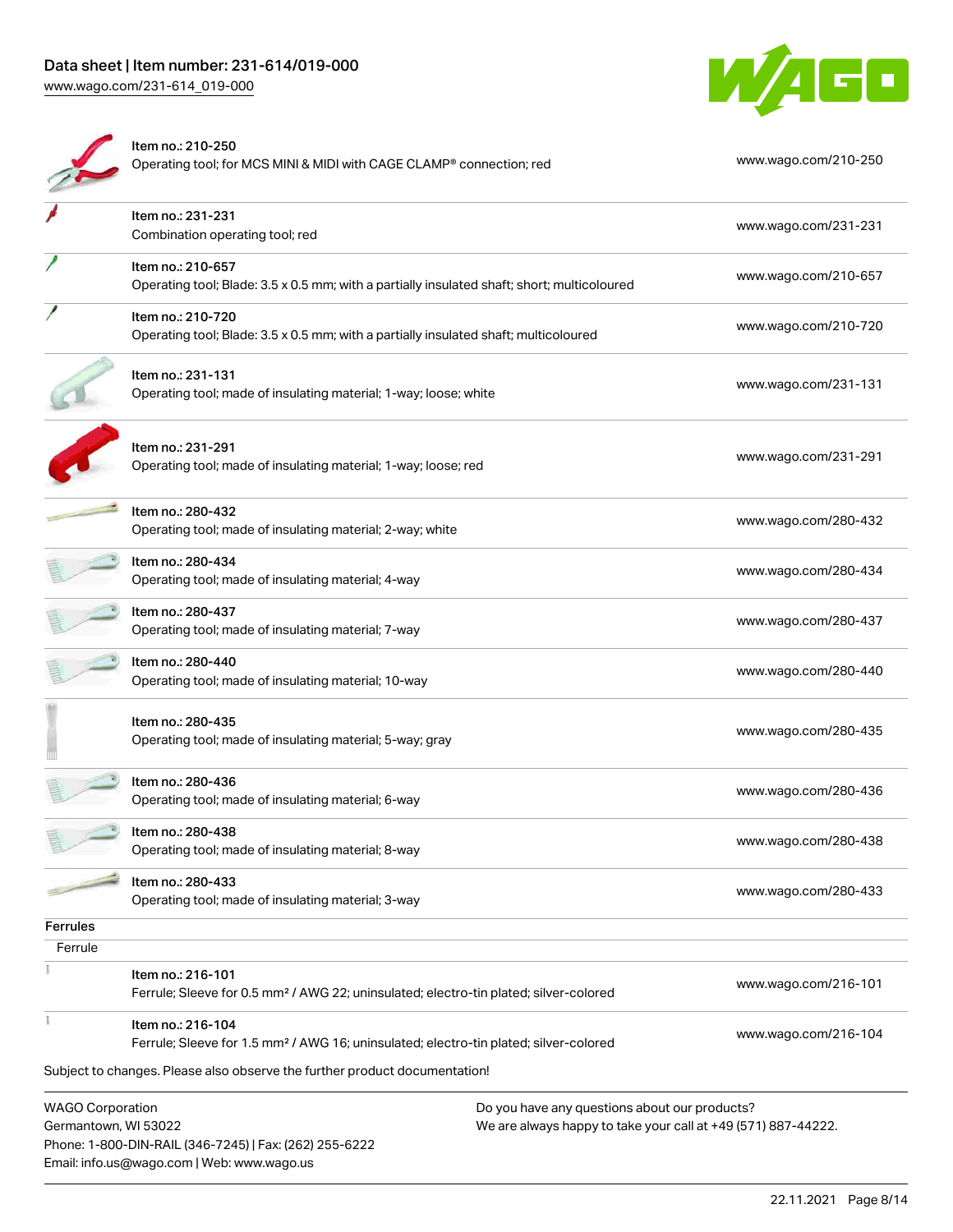# Data sheet | Item number: 231-614/019-000

Phone: 1-800-DIN-RAIL (346-7245) | Fax: (262) 255-6222

Email: info.us@wago.com | Web: www.wago.us

[www.wago.com/231-614\\_019-000](http://www.wago.com/231-614_019-000)

÷,



|    | Item no.: 216-106<br>Ferrule; Sleeve for 2.5 mm <sup>2</sup> / AWG 14; uninsulated; electro-tin plated; silver-colored                                                             |                                                                                                                | www.wago.com/216-106 |
|----|------------------------------------------------------------------------------------------------------------------------------------------------------------------------------------|----------------------------------------------------------------------------------------------------------------|----------------------|
| Ŧ. | Item no.: 216-102<br>Ferrule; Sleeve for 0.75 mm <sup>2</sup> / AWG 20; uninsulated; electro-tin plated; silver-colored                                                            |                                                                                                                | www.wago.com/216-102 |
|    | Item no.: 216-103<br>Ferrule; Sleeve for 1 mm <sup>2</sup> / AWG 18; uninsulated; electro-tin plated                                                                               |                                                                                                                | www.wago.com/216-103 |
|    | Item no.: 216-123<br>Ferrule; Sleeve for 1 mm <sup>2</sup> / AWG 18; uninsulated; electro-tin plated; silver-colored                                                               |                                                                                                                | www.wago.com/216-123 |
|    | Item no.: 216-122<br>Ferrule; Sleeve for 0.75 mm <sup>2</sup> / AWG 20; uninsulated; electro-tin plated; silver-colored                                                            |                                                                                                                | www.wago.com/216-122 |
| J. | Item no.: 216-124<br>Ferrule; Sleeve for 1.5 mm <sup>2</sup> / AWG 16; uninsulated; electro-tin plated                                                                             |                                                                                                                | www.wago.com/216-124 |
|    | Item no.: 216-142<br>Ferrule; Sleeve for 0.75 mm <sup>2</sup> / 18 AWG; uninsulated; electro-tin plated; electrolytic copper; gastight<br>crimped; acc. to DIN 46228, Part 1/08.92 |                                                                                                                | www.wago.com/216-142 |
|    | Item no.: 216-132<br>Ferrule; Sleeve for 0.34 mm <sup>2</sup> / AWG 24; uninsulated; electro-tin plated                                                                            |                                                                                                                | www.wago.com/216-132 |
| ī. | Item no.: 216-121<br>Ferrule; Sleeve for 0.5 mm <sup>2</sup> / AWG 22; uninsulated; electro-tin plated; silver-colored                                                             |                                                                                                                | www.wago.com/216-121 |
|    | Item no.: 216-143<br>Ferrule; Sleeve for 1 mm <sup>2</sup> / AWG 18; uninsulated; electro-tin plated; electrolytic copper; gastight<br>crimped; acc. to DIN 46228, Part 1/08.92    |                                                                                                                | www.wago.com/216-143 |
|    | Item no.: 216-131<br>Ferrule; Sleeve for 0.25 mm <sup>2</sup> / AWG 24; uninsulated; electro-tin plated; silver-colored                                                            |                                                                                                                | www.wago.com/216-131 |
|    | Item no.: 216-141<br>Ferrule; Sleeve for 0.5 mm <sup>2</sup> / 20 AWG; uninsulated; electro-tin plated; electrolytic copper; gastight<br>crimped; acc. to DIN 46228, Part 1/08.92  |                                                                                                                | www.wago.com/216-141 |
| J. | Item no.: 216-152<br>Ferrule; Sleeve for 0.34 mm <sup>2</sup> / AWG 24; uninsulated; electro-tin plated                                                                            |                                                                                                                | www.wago.com/216-152 |
|    | Item no.: 216-203<br>Ferrule; Sleeve for 1 mm <sup>2</sup> / AWG 18; insulated; electro-tin plated; red                                                                            |                                                                                                                | www.wago.com/216-203 |
|    | Item no.: 216-202<br>Ferrule; Sleeve for 0.75 mm <sup>2</sup> / 18 AWG; insulated; electro-tin plated; gray                                                                        |                                                                                                                | www.wago.com/216-202 |
|    | Item no.: 216-151<br>Ferrule; Sleeve for 0.25 mm <sup>2</sup> / AWG 24; uninsulated; electro-tin plated                                                                            |                                                                                                                | www.wago.com/216-151 |
| 1  | Item no.: 216-204<br>Ferrule; Sleeve for 1.5 mm <sup>2</sup> / AWG 16; insulated; electro-tin plated; black                                                                        |                                                                                                                | www.wago.com/216-204 |
|    | Item no.: 216-144<br>Ferrule; Sleeve for 1.5 mm <sup>2</sup> / AWG 16; uninsulated; electro-tin plated; electrolytic copper; gastight                                              |                                                                                                                | www.wago.com/216-144 |
|    | Subject to changes. Please also observe the further product documentation!                                                                                                         |                                                                                                                |                      |
|    | <b>WAGO Corporation</b><br>Germantown, WI 53022                                                                                                                                    | Do you have any questions about our products?<br>We are always happy to take your call at +49 (571) 887-44222. |                      |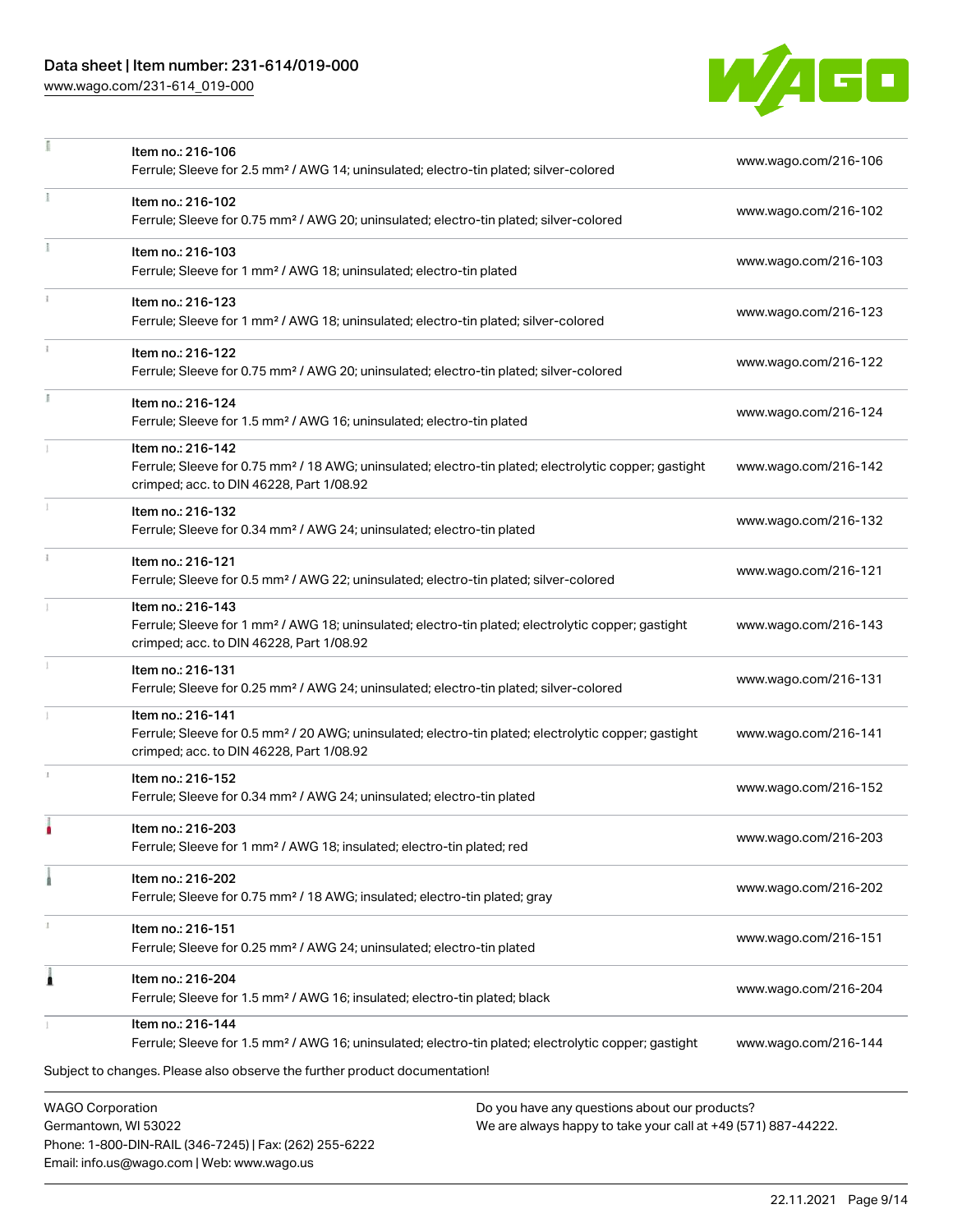[www.wago.com/231-614\\_019-000](http://www.wago.com/231-614_019-000)



crimped; acc. to DIN 46228, Part 1/08.92; silver-colored

| Item no.: 216-201<br>Ferrule; Sleeve for 0.5 mm <sup>2</sup> / 20 AWG; insulated; electro-tin plated; white                                                                                             | www.wago.com/216-201 |
|---------------------------------------------------------------------------------------------------------------------------------------------------------------------------------------------------------|----------------------|
| Item no.: 216-223<br>Ferrule; Sleeve for 1 mm <sup>2</sup> / AWG 18; insulated; electro-tin plated; red                                                                                                 | www.wago.com/216-223 |
| Item no.: 216-241<br>Ferrule; Sleeve for 0.5 mm <sup>2</sup> / 20 AWG; insulated; electro-tin plated; electrolytic copper; gastight<br>crimped; acc. to DIN 46228, Part 4/09.90; white                  | www.wago.com/216-241 |
| Item no.: 216-242<br>Ferrule; Sleeve for 0.75 mm <sup>2</sup> / 18 AWG; insulated; electro-tin plated; electrolytic copper; gastight<br>crimped; acc. to DIN 46228, Part 4/09.90; gray                  | www.wago.com/216-242 |
| Item no.: 216-222<br>Ferrule; Sleeve for 0.75 mm <sup>2</sup> / 18 AWG; insulated; electro-tin plated; gray                                                                                             | www.wago.com/216-222 |
| Item no.: 216-221<br>Ferrule; Sleeve for 0.5 mm <sup>2</sup> / 20 AWG; insulated; electro-tin plated; white                                                                                             | www.wago.com/216-221 |
| Item no.: 216-224<br>Ferrule; Sleeve for 1.5 mm <sup>2</sup> / AWG 16; insulated; electro-tin plated; black                                                                                             | www.wago.com/216-224 |
| Item no.: 216-243<br>Ferrule; Sleeve for 1 mm <sup>2</sup> / AWG 18; insulated; electro-tin plated; electrolytic copper; gastight crimped; www.wago.com/216-243<br>acc. to DIN 46228, Part 4/09.90; red |                      |
| Item no.: 216-244<br>Ferrule; Sleeve for 1.5 mm <sup>2</sup> / AWG 16; insulated; electro-tin plated; electrolytic copper; gastight<br>crimped; acc. to DIN 46228, Part 4/09.90; black                  | www.wago.com/216-244 |
| Item no.: 216-263<br>Ferrule; Sleeve for 1 mm <sup>2</sup> / AWG 18; insulated; electro-tin plated; electrolytic copper; gastight crimped; www.wago.com/216-263<br>acc. to DIN 46228, Part 4/09.90; red |                      |
| Item no.: 216-264<br>Ferrule; Sleeve for 1.5 mm <sup>2</sup> / AWG 16; insulated; electro-tin plated; electrolytic copper; gastight<br>crimped; acc. to DIN 46228, Part 4/09.90; black                  | www.wago.com/216-264 |
| Item no.: 216-284<br>Ferrule; Sleeve for 1.5 mm <sup>2</sup> / AWG 16; insulated; electro-tin plated; electrolytic copper; gastight<br>crimped; acc. to DIN 46228, Part 4/09.90; black                  | www.wago.com/216-284 |
| Item no.: 216-262<br>Ferrule; Sleeve for 0.75 mm <sup>2</sup> / 18 AWG; insulated; electro-tin plated; electrolytic copper; gastight<br>crimped; acc. to DIN 46228, Part 4/09.90; gray                  | www.wago.com/216-262 |
| Item no.: 216-301<br>Ferrule; Sleeve for 0.25 mm <sup>2</sup> / AWG 24; insulated; electro-tin plated; yellow                                                                                           | www.wago.com/216-301 |
| Item no.: 216-321<br>Ferrule; Sleeve for 0.25 mm <sup>2</sup> / AWG 24; insulated; electro-tin plated; yellow                                                                                           | www.wago.com/216-321 |
| Item no.: 216-322<br>Ferrule; Sleeve for 0.34 mm <sup>2</sup> / 22 AWG; insulated; electro-tin plated; green                                                                                            | www.wago.com/216-322 |
| Item no.: 216-302                                                                                                                                                                                       |                      |

Subject to changes. Please also observe the further product documentation!

WAGO Corporation Germantown, WI 53022 Phone: 1-800-DIN-RAIL (346-7245) | Fax: (262) 255-6222 Email: info.us@wago.com | Web: www.wago.us Do you have any questions about our products? We are always happy to take your call at +49 (571) 887-44222.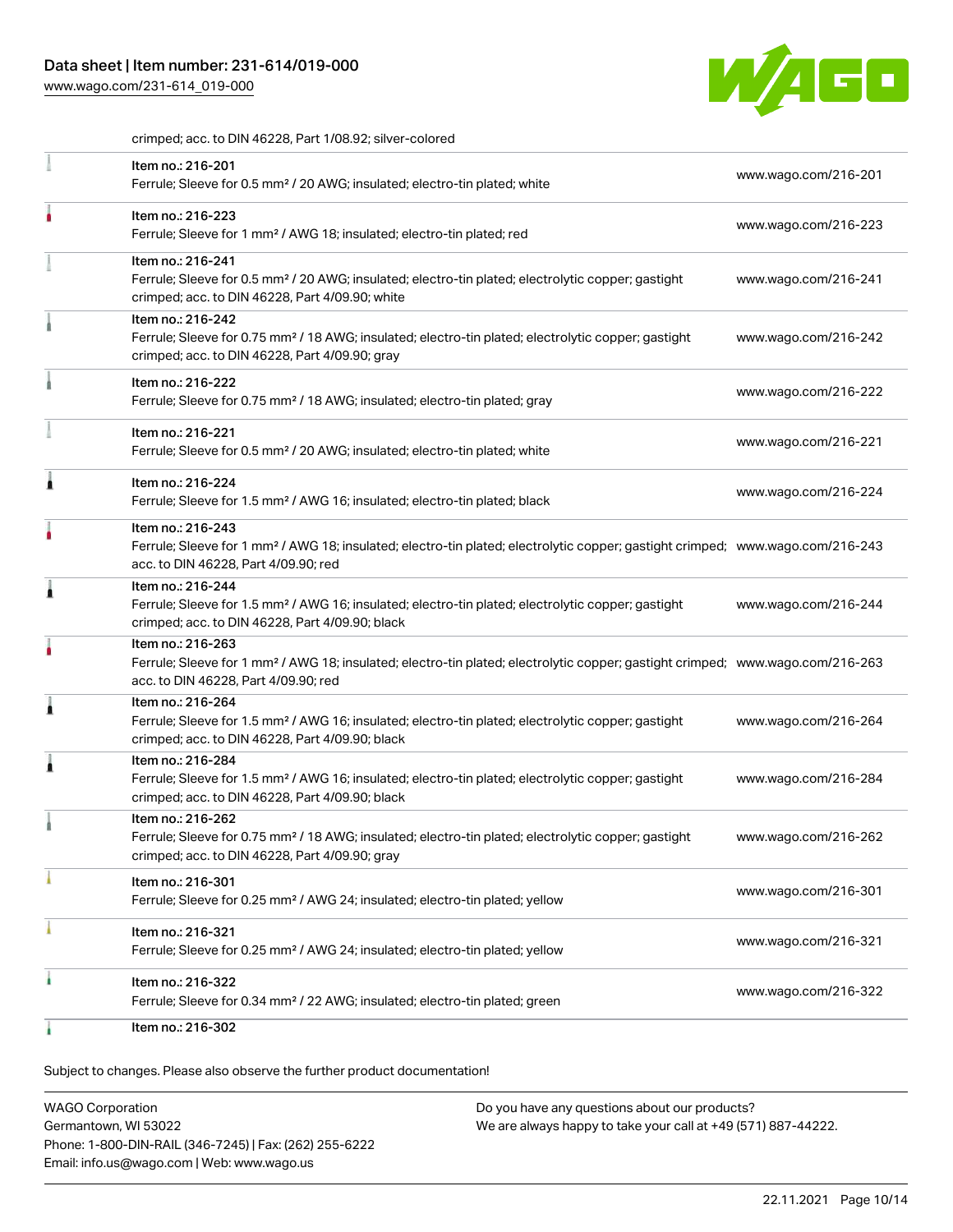

Ferrule; Sleeve for 0.34 mm² / 22 AWG; insulated; electro-tin plated; light turquoise [www.wago.com/216-302](http://www.wago.com/216-302)

| Insulations stops |                                                                                                 |                      |
|-------------------|-------------------------------------------------------------------------------------------------|----------------------|
| Insulation stop   |                                                                                                 |                      |
|                   | Item no.: 231-672<br>Insulation stop; 0.75 - 1 mm <sup>2</sup> ; dark gray                      | www.wago.com/231-672 |
|                   | Item no.: 231-670<br>Insulation stop; 0.08-0.2 mm <sup>2</sup> / 0.2 mm <sup>2</sup> "s"; white | www.wago.com/231-670 |
|                   | Item no.: 231-671<br>Insulation stop; 0.25 - 0.5 mm <sup>2</sup> ; light gray                   | www.wago.com/231-671 |
| Cover             |                                                                                                 |                      |
| Cover             |                                                                                                 |                      |
|                   | Item no.: 231-668<br>Lockout caps; for covering unused clamping units; gray                     | www.wago.com/231-668 |
| Jumpers           |                                                                                                 |                      |
| Jumper            |                                                                                                 |                      |
|                   | Item no.: 231-905<br>Jumper; for conductor entry; 5-way; insulated; gray                        | www.wago.com/231-905 |
|                   | Item no.: 231-903<br>Jumper; for conductor entry; 3-way; insulated; gray                        | www.wago.com/231-903 |
|                   | Item no.: 231-907<br>Jumper; for conductor entry; 7-way; insulated; gray                        | www.wago.com/231-907 |
|                   | Item no.: 231-910<br>Jumper; for conductor entry; 10-way; insulated; gray                       | www.wago.com/231-910 |
|                   | Item no.: 231-902<br>Jumper; for conductor entry; 2-way; insulated; gray                        | www.wago.com/231-902 |
| Coding            |                                                                                                 |                      |
| Coding            |                                                                                                 |                      |
|                   | Item no.: 231-129                                                                               |                      |

ntem no... 231-129<br>Coding key; snap-on type; light gray [www.wago.com/231-129](http://www.wago.com/231-129)

# Downloads Documentation

#### Additional Information

Subject to changes. Please also observe the further product documentation!

WAGO Corporation Germantown, WI 53022 Phone: 1-800-DIN-RAIL (346-7245) | Fax: (262) 255-6222 Email: info.us@wago.com | Web: www.wago.us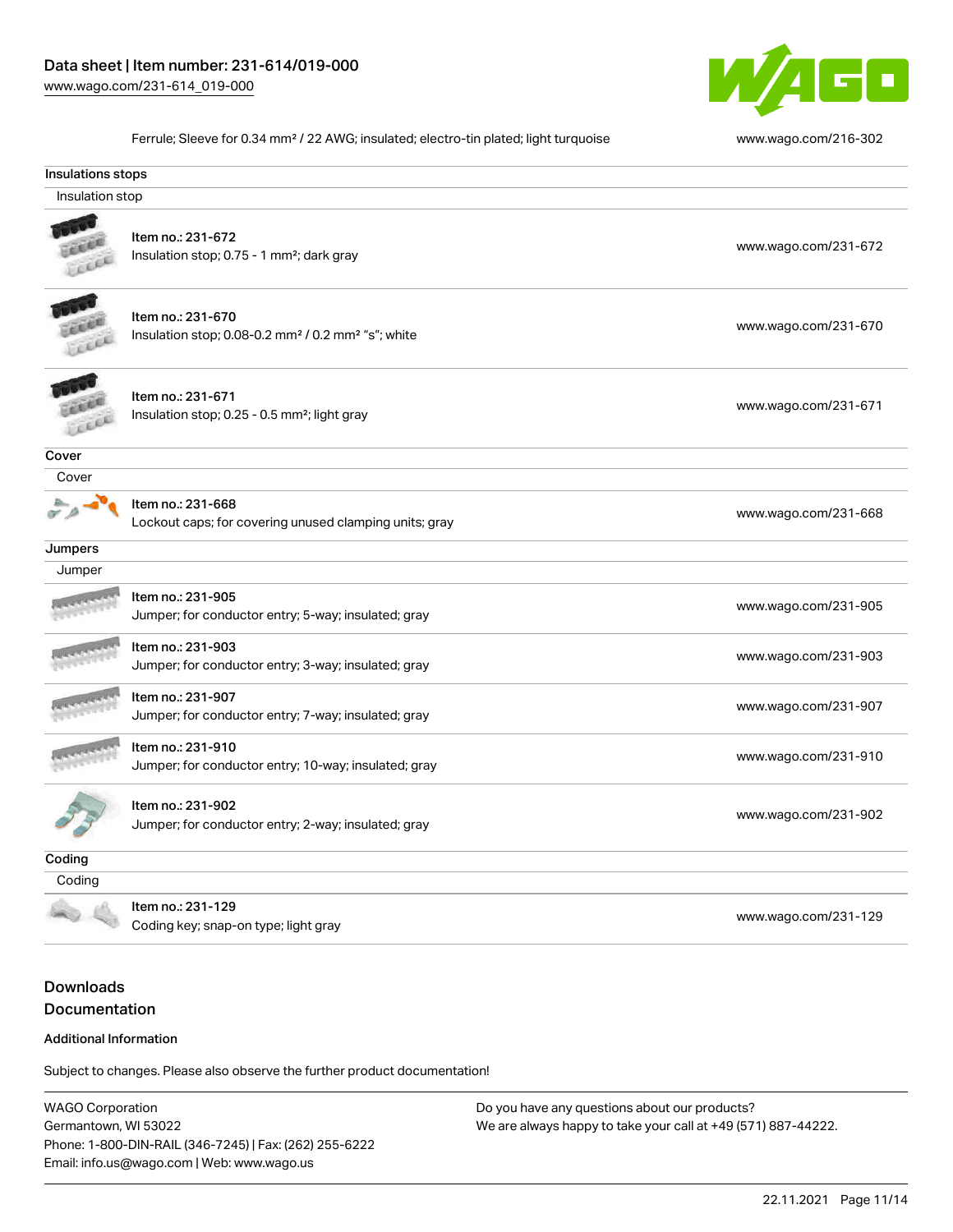

| Technical explanations | 2019 Apr 3 | pdf<br>2.0 MB | Download |
|------------------------|------------|---------------|----------|
|                        |            |               |          |

# CAD files

| 2D/3D Models 231-614/019-000                                                                                                                                                                               |            | Download |
|------------------------------------------------------------------------------------------------------------------------------------------------------------------------------------------------------------|------------|----------|
| <b>CAE data</b>                                                                                                                                                                                            |            |          |
| EPLAN Data Portal 231-614/019-000                                                                                                                                                                          | URL        | Download |
| EPLAN Data Portal 231-614/019-000                                                                                                                                                                          | <b>URL</b> | Download |
| ZUKEN Portal 231-614/019-000                                                                                                                                                                               | <b>URL</b> | Download |
| <b>Environmental Product Compliance</b>                                                                                                                                                                    |            |          |
| <b>Compliance Search</b>                                                                                                                                                                                   |            |          |
| Environmental Product Compliance 231-614/019-000<br>1-conductor male connector; CAGE CLAMP <sup>®</sup> ; 2.5 mm <sup>2</sup> ; Pin spacing 5 mm; 14-pole;<br>clamping collar; 2,50 mm <sup>2</sup> ; gray |            | Download |

### Installation Notes



Inserting a conductor via 3.5 mm screwdriver – CAGE CLAMP® actuation parallel to conductor entry.



Inserting a conductor via 3.5 mm screwdriver – CAGE CLAMP® actuation perpendicular to conductor entry.



Inserting a conductor into CAGE CLAMP® unit via operating lever (231-291).

Subject to changes. Please also observe the further product documentation!

WAGO Corporation Germantown, WI 53022 Phone: 1-800-DIN-RAIL (346-7245) | Fax: (262) 255-6222 Email: info.us@wago.com | Web: www.wago.us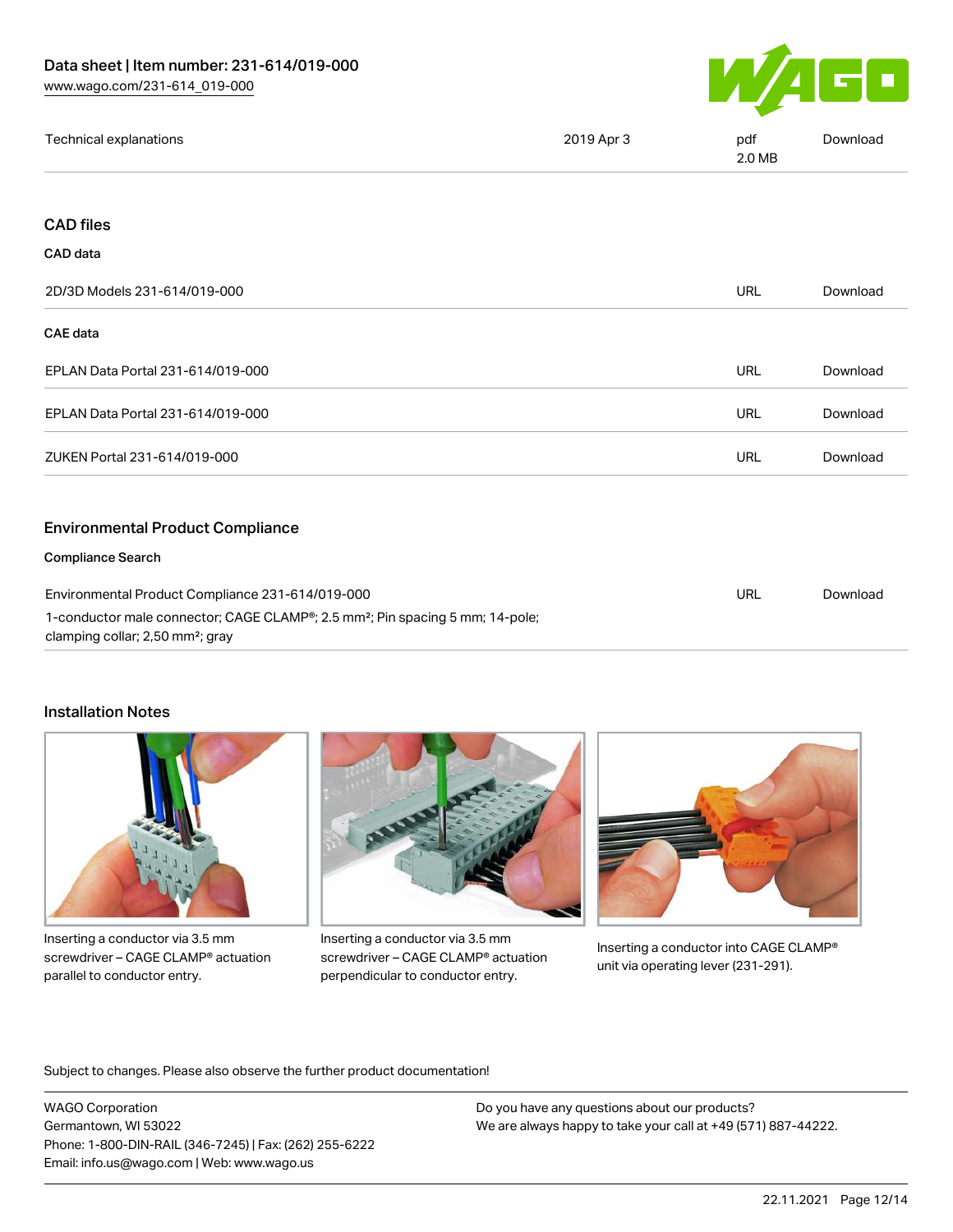



Inserting a conductor via operating tool.

Coding



Coding a male header – fitting coding key(s).



Testing – female connector with CAGE CLAMP®

Integrated test ports for testing perpendicular to conductor entry via 2 or 2.3 mm Ø test plug

#### Installation

Subject to changes. Please also observe the further product documentation!

WAGO Corporation Germantown, WI 53022 Phone: 1-800-DIN-RAIL (346-7245) | Fax: (262) 255-6222 Email: info.us@wago.com | Web: www.wago.us